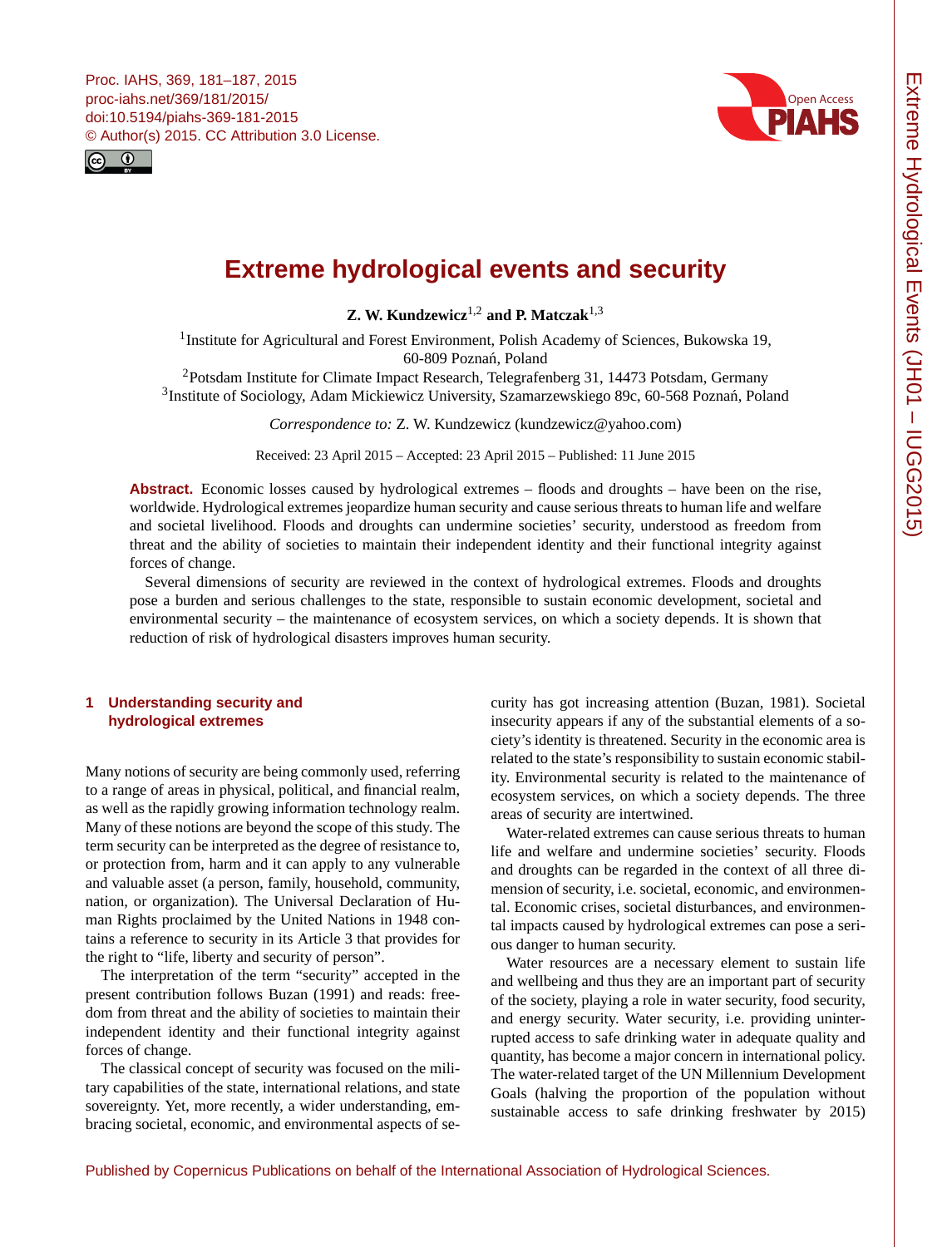will not be met. The number of those without access to safe freshwater is still very high – perhaps 783 million people [\(http://www.unwater.org/water-cooperation-2013/](http://www.unwater.org/water-cooperation-2013/water-cooperation/facts-and-figures/en/) [water-cooperation/facts-and-figures/en/\)](http://www.unwater.org/water-cooperation-2013/water-cooperation/facts-and-figures/en/). Water security is jeopardized by both droughts (quantitative lack of water) and floods (destructive abundance of water of bad quality).

In this paper, significance of water-related extremes for security is discussed. The current knowledge on the changing risk of hydrological extremes, floods and droughts, in the security context, is summarized. Improving security via reduction of risk of hydrological extremes and implications for governance are also presented.

# **2 Security and the concept of risk**

Since risk (the term being very frequently used in the context of hydrological extremes) is an antonym to security (the term being less commonly used), it makes sense to decompose the risk notion, depending on hazard, exposure, and vulnerability. Field et al. (2012) define disaster risk as the likelihood over a specified time period of severe alterations in the normal functioning of a community or a society due to hazardous physical events interacting with vulnerable social conditions, leading to widespread adverse human, material, economic, or environmental effects that require immediate emergency response to satisfy critical human needs and to enhance recovery. This definition applies to both floods and droughts. Hazard can be defined as the potential occurrence of a natural or human-induced physical event that may cause loss of life, injury, or other adverse health impacts, as well as damage and loss to property, infrastructure, livelihoods, service provision, and environmental resources. Physical events become hazards where social components or environmental resources that support human welfare and security are exposed to potentially adverse impacts. Exposure refers to the presence of people, livelihoods, environmental services and resources, infrastructure, or economic, social, or cultural assets in places that could be adversely affected by physical events. Physical and biological systems under the concept of "environmental services and resources" are fundamental for human welfare and security. Vulnerability is defined as the propensity or predisposition to be adversely affected.

The impacts of floods and droughts may threaten human security of local populations, through damage to health, wellbeing, food, water, or soil conditions. Rural communities in many world regions face risks of livelihood loss resulting from flooding, while droughts, especially in arid and semiarid areas, exacerbate water scarcity and cause decline in agricultural yields and fisheries, and loss of biological resources.

The metrics to quantify social and economic impacts (thus used to define extreme impacts) may include, among others, the impacts on psychological well-being and sense of security in those affected by floods (e.g. via post traumatic stress disorder).

Human security addresses the combined but related challenges of upholding human rights, meeting basic human needs, and reducing social and environmental vulnerability. Human security is realized through the capacity of individuals and communities to respond to threats to their environmental, social, and human rights. The linkages between hydrological extremes, climate change and human security are both complex and context-dependent (Field et al., 2012).

## **3 Risk of extreme hydrological events on the rise**

Risk related to extreme hydrological events is the function of two factors: frequency and magnitude of events and potential of losses.

Frequency and intensity of heavy precipitation have grown in many, but not all, areas of the globe. However, no gaugebased evidence has been observed so far for a clear and ubiquitous climate-driven change in the magnitude and frequency of river floods.

Reported global flood damages (adjusted for inflation) have more than trebled since the 1980s. Flood losses are higher in developed countries, while fatality rates and economic losses expressed as a proportion of GDP are higher in developing countries. Current studies indicate that increasing exposure of population and assets and societal factors related to population and economic growth, rather than anthropogenic climate change are responsible for the past increase in flood losses (Handmer et al., 2012; Kundzewicz et al., 2014).

Projected changes indicate that heavy rains will likely get more frequent and stronger (Seneviratne et al., 2012), adversely affecting the risk of rain-generated floods (therein flash flooding and urban flooding), landslides, and soil erosion.

Recent global flood projections based on an ensemble of climate, hydrology and land surface models (Dankers et al., 2014; Hirabayashi et al., 2013) show that flood hazards increase over about half of the globe, but with great regional, and local, variability.

Droughts may have become more widespread, more intense and longer in many regions around the globe, due to reduced land precipitation and/or warming that enhances evapotranspiration and drying. Because drought is a complex variable, there are discrepancies in the interpretation of changes. Hartmann et al. (2013) review the contradictory results of change detection presented by different researchers, using different drought indices and different data periods. Since the 1950s some regions of the world (e.g. southern Europe and western Africa) have experienced more frequent meteorological and agricultural droughts. However, results of trend detection in hydrological drought do not support the general hypothesis of ubiquitous increasing severity or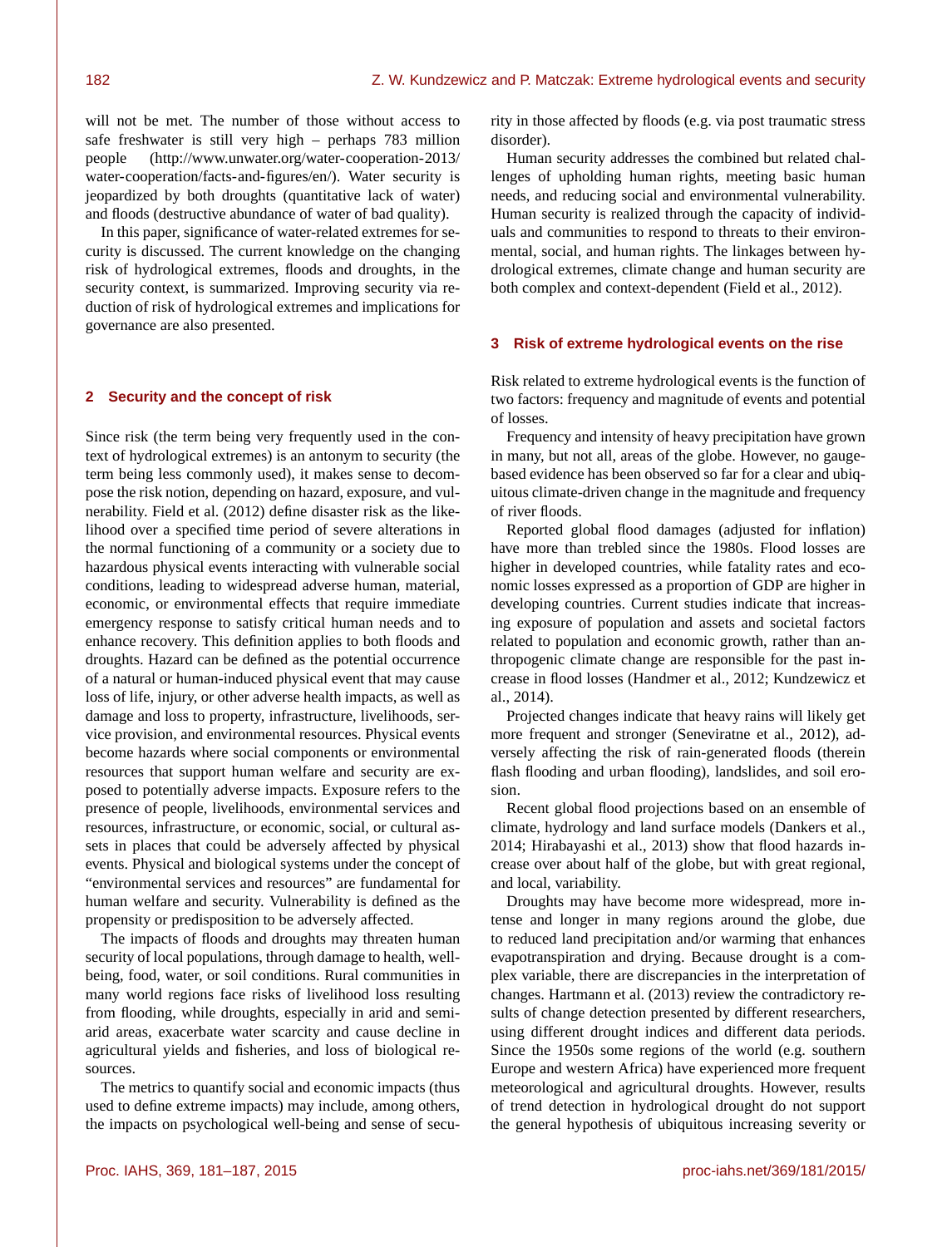frequency of drought conditions. Dai (2011) found a general global increase in drought, although with substantial regional variation and individual events dominating trend signatures in some regions (e.g., the prolonged Sahel drought since the 1970s and the 1930s drought in the USA and Canadian Prairies).

More frequent droughts due to climate change together with an increase of population may challenge existing water management systems, placing even the domestic water supply at risk (Döll et al., 2015).

Bates et al. (2008) noted that the proportion of land surface in extreme drought at any one time will likely increase, in addition to a tendency for drying in continental interiors during summer, especially in the sub-tropics, low and midlatitudes. This indicates a greater risk of droughts in these regions. However, confidence regarding quantitative changes in future drought hazards is not high because of uncertainty of model-based projections of extremes.

Many key risks constitute tough challenges for less developed countries and vulnerable communities, given their limited ability to cope. Climate-change impacts are projected to slow down economic growth, make poverty reduction more difficult, further erode food security, and prolong existing and create new poverty traps (Field et al., 2014).

Impacts from extreme droughts and floods are projected to adversely affect morbidity and mortality, mental health and human well-being. Climate change will increase demands for health care services and facilities.

There are a range of key risks related to floods and droughts. There is a risk of death, injury, ill-health, or disrupted livelihoods in low-lying zones and large urban populations due to inland flooding that may also lead to breakdown of infrastructure networks and critical services. Extreme floods and droughts exacerbate risk of food insecurity and the breakdown of food systems, particularly for poorer populations, as well as risk of loss of rural livelihoods and income due to insufficient access to drinking and irrigation water and reduced agricultural productivity, particularly in less developed semi-arid regions. There is also a risk of damage to ecosystems, biodiversity, and the ecosystem goods, functions, and services they provide for livelihoods (Field et al., 2014).

Several climate change impacts are of concern to water utilities (Jiménez et al., 2014). Increased storm runoff increases loads of pathogens, nutrients and suspended sediment. Heavier rainstorms imply the need to treat additional wastewater (increased amounts of water and wastewater in combined systems) for short periods. Droughts increase pollutant concentrations and bring other risks – soil shrinks as it dries, causing water mains and sewers to crack and making them vulnerable to contact with wastewater.

#### **4 Security concerns related to floods**

There is no such thing as absolute security from floods for people living in vicinity of river basins. Since the dawn of civilisation, destructive floods have jeopardised settlements located near rivers. Floods have devastated cultural landscapes and undermined sustainable development by breaking continuity (Kundzewicz, 1999).

About 800 million people worldwide are currently living in flood-prone areas and about 70 million of those people are, on average, exposed to floods each year. The highest relative share of national economy exposed to floods can be found in Cambodia, while Bangladesh is the country with the highest number of people exposed to floods, both in absolute and in relative terms (Kundzewicz et al., 2014). Since 1980, over 95 % of flood-related deaths have occurred in developing countries and 75 % in the Southern, Southeastern and Eastern Asia (Handmer et al., 2012).

There has been a huge population displacement associated with large disasters, e.g. floods in Pakistan in 2010 and in India in 2008 uprooted roughly 6 million people each. Effects of smaller, more frequent events can also contribute to displacement. Even if such events cause relatively low mortality, they destroy many houses and hence cause considerable displacement (Field et al., 2012).

Important security-relevant debate relates to structural flood defences, such as levees that provide excellent protection against more frequent (small to medium) floods, yet their existence may trigger development of flood plains. Development in flood prone areas may increase social welfare, enhancing economic gain in a short time, but increases flood risk. Hence, the distinction between adaptive and maladaptive actions depends on the time period over which risks are being assessed (Field et al., 2012). Dikes may reduce vulnerability in the short term, but increased security may generate more development and ultimately lead to increased exposure and vulnerability. If floods become more frequent, the time scale shrinks, i.e. a 100-year flood determined in the days of yore occurs, on average, more frequently than once in a hundred years.

Noting, already in the 1930s, that levees can provide a false sense of absolute security, Gilbert White advocated, among other adjustment measures, land use planning and environmental management schemes in river basins in order to face up to flooding hazards. This can be seen as a precursor of what is now called a nature-based solution. An important flood protection measure is the source control i.e. watershed management including land use and soil conservation to minimise surface runoff, erosion and sediment transport. The idea of catching water where it falls is implemented by such measures as enhancing infiltration: (e.g. pervious pavements and parking lots), local storages: ponds, building and groundwater storages (cf. Kundzewicz and Takeuchi, 1999). Enhancing retention counteracts the adverse effects of urbanisation (growth of flood peak, drop in time-to-peak of a hy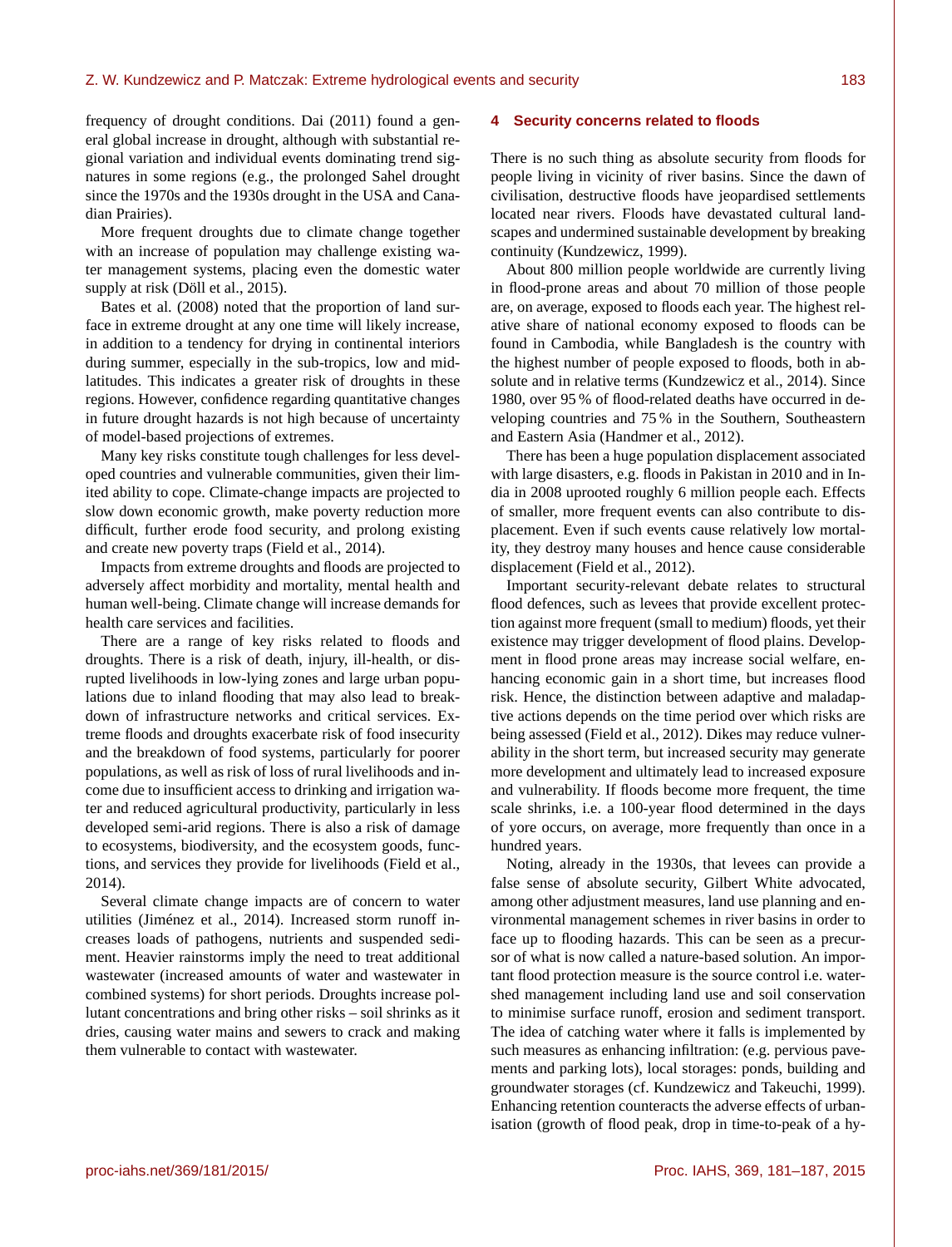drograph, drop in roughness coefficient and in storage potential) and of channelisation (faster flood conveyance through shortened and straightened rivers).

The flood risk contributes to the feeling of insecurity and vulnerability of informal settlements, surrounding many urban areas in developing countries, often placed on nobody's land adjacent to rivers. People living there suffer livelihood insecurity, poor health, and lack of access to service provision and basic needs (such as clean water, health care, education, and flood protection). The impacts of floods are often further exacerbated by health problems associated with water quality.

Economic dimension of security refers to two components: (i) the resource economy converting natural resources into productive assets and consumer goods and (ii) the money economy (Green and Kundzewicz, 2015). The two systems are interconnected and a flood impacts both. The obvious effect is the damage to physical assets that propagates through the resource economy. Both suppliers to and purchasers from a flooded factory are affected; the former potentially by a loss of orders, the latter by having to source an equivalent good from elsewhere, at additional costs. In the era of globalization, such impacts can spread globally. The effects of a flood also propagate through the money economy both from flooded households and productive assets. The economic impact depends upon what is sacrificed to enable recovery. Households can change the pattern of consumption, diverting expenditure away from normal uses to replacing what was lost or damaged, draw down on savings, or borrow. If governments directly compensate flood victims or act as the reinsurer of last resort to the insurers, the three options that a government has are: to increase taxes, to cut other areas of expenditure, or to borrow.

Environmental context of security related to floods has several aspects. Water availability in the root zone is critical to survival of plants but not all species can survive long if the root zone is saturated. Conversely, exploiting flooding before the growing season has been one of traditional means of increasing agricultural output (Green and Kundzewicz, 2015). The sediment left by receding flood waters can be beneficial if it is a thin layer of nutrient-rich silt (as in Nile floods) but this may lead to a change in species composition. Moreover, the deposited nutrient-rich silt was someone else's valuable topsoil that was eroded by runoff. Also sand deposition changes species composition. Important are water quality issues related to floods (e.g. fish kill by flood waters flushing residues of agricultural chemicals).

Different aspects of flood-related security are illustrated in Fig. 1.

#### **5 Security concerns related to droughts**

The notion of drought should not be confused with aridity, where dryness is a normal condition and freshwater is al-



**Figure 1.** In summer 1997, many cover stories of weekly magazines in Poland referred to the dramatic July floods and illustrated various aspects of human insecurity.

ways in short supply. The term drought (cf. Bates et al., 2008) may refer to a meteorological drought (precipitation deficit), agricultural drought (soil moisture deficit), and hydrological drought (surface water and groundwater deficit). The socioeconomic impacts of droughts may arise from the interaction between natural conditions and human factors such as changes in land use, land cover, and the demand for and use of water. Excessive water withdrawals can exacerbate the impact of drought.

Droughts affect rain-fed agricultural production as well as water supply for domestic, industrial and agricultural purposes. The number of people exposed to droughts, globally, extends to billions.

Droughts lead to scarcity of essential resources to support livelihoods (like water and food). They can affect water security and food security through reduction of agricultural production and can be a factor contributing to wildfires. Extreme droughts can give rise to conflicts resulting in the dislocation of large numbers of refugees and people within and across borders. Migration is a key coping mechanism for poor rural households, not only in extreme circumstances (e.g., during a prolonged drought, as with the 20th century US dust bowl period in 1930s and Sahelian droughts since the 1970s) but also as a means of diversifying and increasing income. The opportunities that population movement opens for risk reduction are seen in international remittance flows from richer to poorer countries. However, often migration takes place internally within a country, because people tend to return to re-establish their lives after a disaster; and more permanent migration is also internal. Forced land abandonment is stressful for migrants and can lead to a breakdown in traditional rural institutions and associated coping mechanisms. Local collective coping and adaptive capacity can also be limited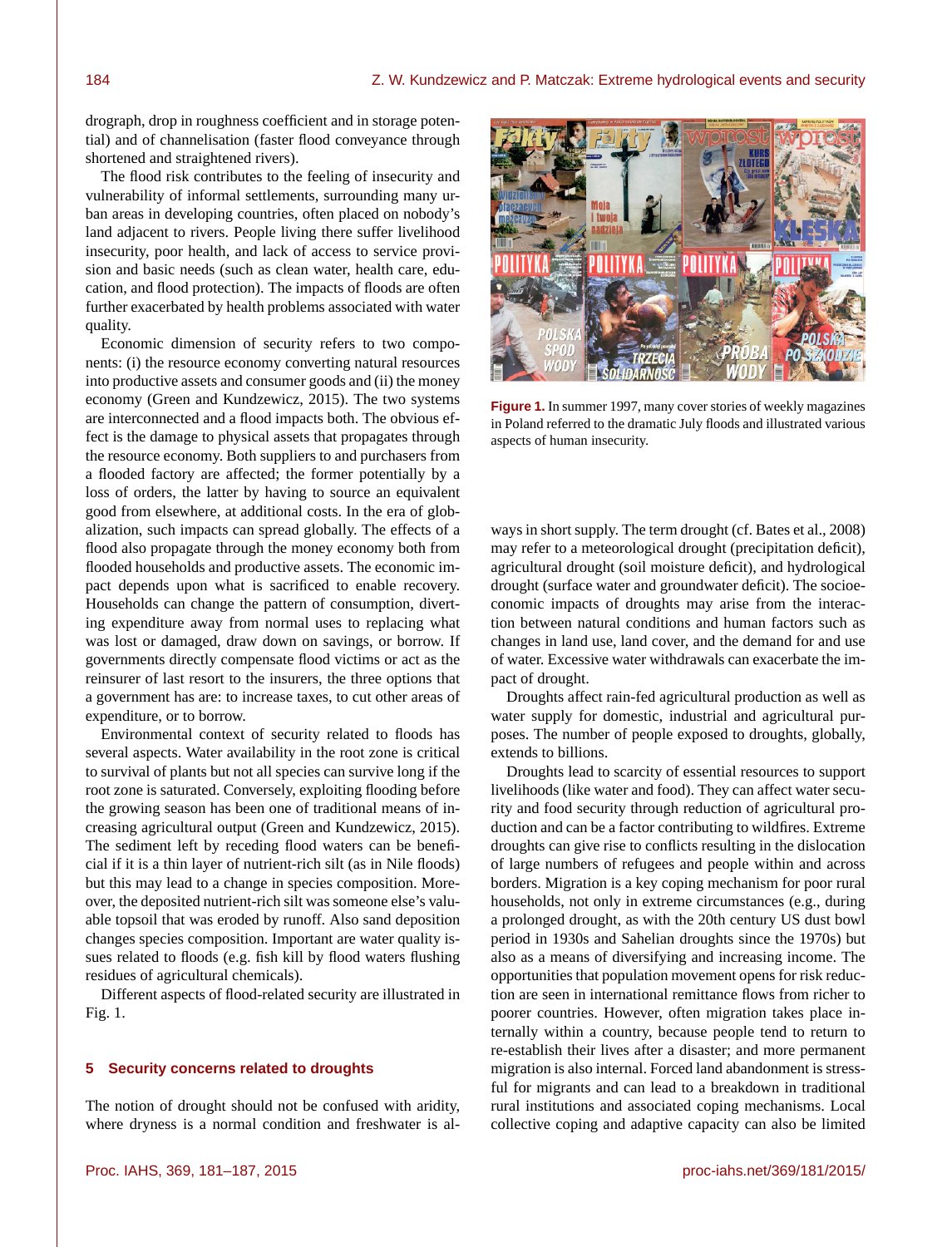by increases in the number of female-headed households as men migrate (Field et al., 2012).

The 2003 heat wave in much of Europe (cf. Bates et al., 2008), attributable to global warming, was accompanied by annual precipitation deficits of up to 300 mm. This drought had considerable environmental, economic, and social consequences, contributing to detectable reduction in gross primary production of terrestrial ecosystems in Europe. Record low levels of rivers resulted in disruption of inland navigation and irrigation. The consequences of water deficit for the energy sector were serious. After the cooling process, water was too warm to be fed back to surface waters. Hence, droughts jeopardized energy security.

#### **6 Improving security via disaster risk reduction**

Disaster risk management embraces processes for designing, implementing, and evaluating strategies, policies, and measures to improve the understanding of disaster risk, foster disaster risk reduction and transfer, and promote continuous improvement in disaster preparedness, response, and recovery practices, with the explicit purpose of increasing human security, well-being, quality of life, resilience, and sustainable development. Prospective risk management debates can involve security considerations decades ahead for production, infrastructure, hospitals, etc. Disaster risk reduction denotes both a policy goal and measures employed for anticipating future disaster risk; reducing existing exposure, hazard, or vulnerability; and improving resilience (Field et al., 2012). Smith (2013) indicates three main approaches to flood and drought risk reduction: protection, adaptation and mitigation.

Changes in hydrological extremes threaten human security, and both disaster risk management and climate change adaptation represent strategies that can improve human security. Because risks of hydrological extremes impacted by climate change often affect the basic functioning of society, it is increasingly recognized that climate change adaptation and disaster risk management should be integral components of development planning and implementation to increase sustainability. Scheffran (2011), summarizing the literature on climate change and security, noted simplifications in describing this relation and argued that systematic link between climate change and its security implications was missing. The negative impacts of climate change on human societies appear as a form of a social instability (demonstrations, migrations, riots, poverty, crime, civil unrest, armed rebellion, terrorism, ethnic conflict etc.). Moreover, some studies suggests coincidence between climate variability and armed conflict (Kuper and Kröpelin, 2006; Schubert et al., 2007; Hsiang et al., 2013). Although the definite evidence about increasing danger of conflicts along the predicted warmer climate and increasing variability of precipitation is missing, some support for this interpretation can be found.

National governments are charged with the provision of public goods, ensuring the economic and social wellbeing, safety, and security of their citizens from disasters, including the protection of the poorest and most vulnerable citizens. The demand for water, food, shelter, sanitation, health care, security, education, and employment is balanced against available resources (Field et al., 2012). Providing for basic human security after a flood and during a drought is essential. The international impacts of floods and droughts embrace financial consequences, international trade, migration, and security.

In terms of security, the role of public authorities is to manage emerging crisis situations. The assumption of an automatic link between disaster exposure and negative outcomes is not obvious (Paton et al., 2000), but the role of governments is to prepare adequate procedures and resources for a case of a crisis caused by a disaster. Crisis and emergency management structures react when a disaster actually happens. Boin et al. (2005) point out that the leadership is a crucial factor in dealing with disasters.

The option for anticipatory disaster risk reduction and adaptation exists precisely because risk is a latent condition, which announces potential future adverse effects. Disaster risk management shifts in focus from responding to the disaster event toward understanding of disaster risk and building preparedness. Although hazard is considered the cause of disaster risk, vulnerability and exposure are its key determining factors. Furthermore, contrary to the hazard, vulnerability and exposure can be influenced by policy and practice.

Dealing with risk and insecurity is a central part of how poor people develop their livelihood strategies. Underserved people require access to the social and economic security that comes from sharing risk, through financial risk transfer mechanisms such as insurance. Governments are increasingly using a range of instruments for transferring costs of disaster losses through risk-sharing mechanisms: financial insurance, micro-financing, investment in social capital, government disaster reserve funds, and intergovernmental risk sharing (Field et al., 2012).

Noble et al. (2014) distinguished categories and examples of adaptation options, therein structural/physical (engineered and built environment, technological ecosystem-based, services), social (educational, informational, behavioral) and institutional (economic laws and regulations, government policies, and programs). There exist a roster of strategies for reducing flood losses, falling in these categories. A category of strategies aimed at keeping water away from people includes flood defences, as well as flood flow improvement and retention. Another strategy – flood risk prevention – aims at keeping people and wealth away from water. However, we have to be aware that there is a possibility of coincidence of destructive abundance of water and a considerable damage potential in the same time and place. Hence, we have to consider the residual risk of the failure of attempts to keep water away from people and to keep people and wealth away from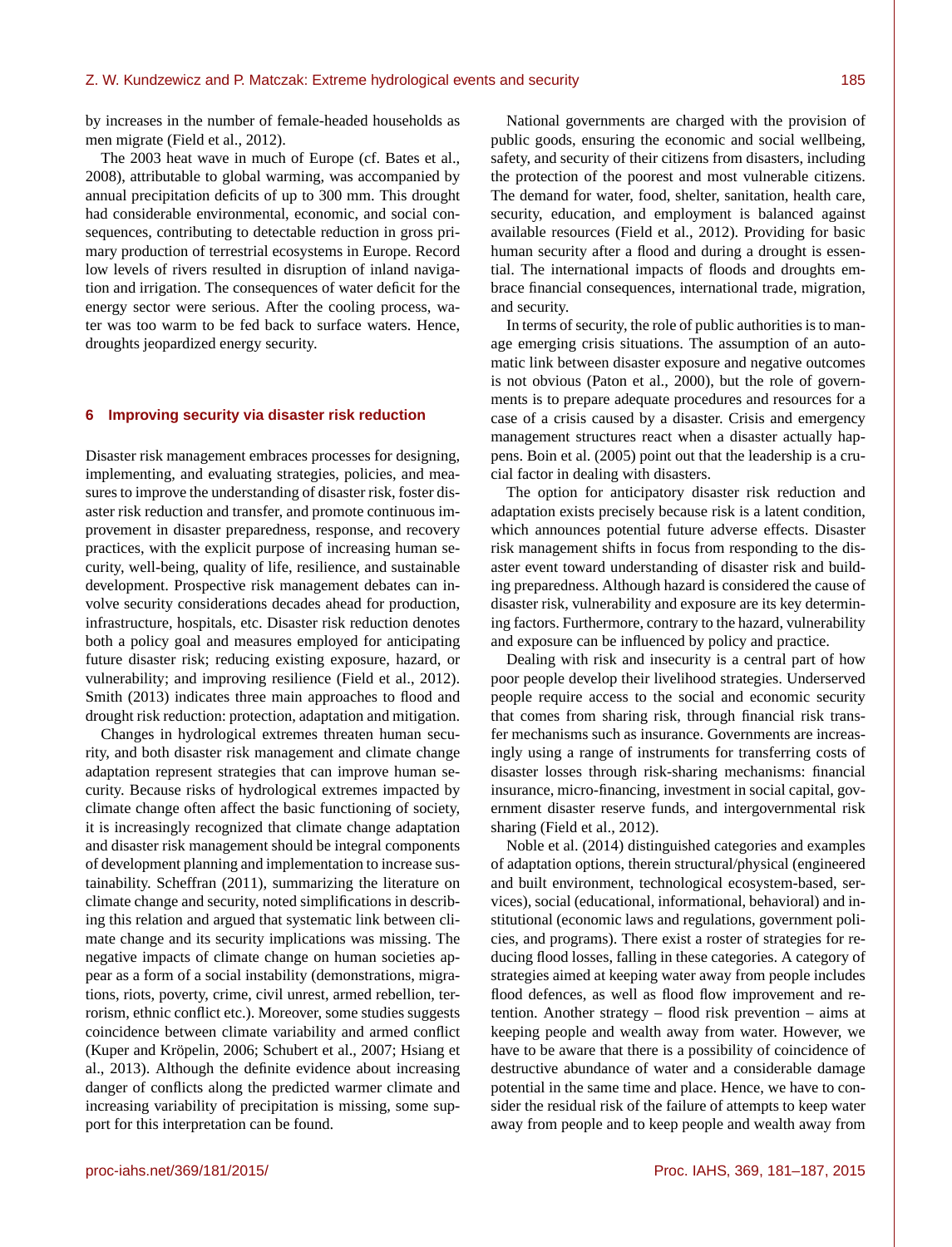water. In other words, instead of striving to build a fail-safe system than never fails we should be aware that every system may fail. If the system fails, it should fail in a safe way (safe-fail) and recover after failure. This is the essence of the notion of resilience. Since a flood protection system guaranteeing absolute safety is an illusion, a change of paradigm is needed: it is necessary to live with the awareness of the possibility of floods (Kundzewicz and Takeuchi, 1999). Rather than trying, in vain, to eradicate floods, one could accommodate them in one's planning and learn to live with them. No matter how high a design flood for a structural defence is, there is always a possibility that a greater flood may come, inducing losses. It is necessary to be prepared what to do then – how to accommodate the residual risk in our planning.

Some international initiatives addressing the need to reduce the risk of floods and droughts, are already in place, such as the Hyogo Framework for Action – Building the resilience of nations and communities to disasters (a 10-year plan to make the world safer from natural hazards), Floods Directive and Solidarity Fund of the European Union, as well as international aid and technical assistance in the emergency situations.

Adaptation options designed to ensure water supply during drought conditions include both supply-side (providing more water) as well as demand-side strategies that improve wateruse efficiency, e.g., by recycling water. Use of economic incentives, including metering and pricing, to encourage water conservation and development of water markets and implementation of virtual water trade, holds considerable promise for water savings. Supply-side strategies generally involve increases in storage capacity, conjunctive use of surface water and groundwater, and water transfers. Increase of storage of water and flow regulation is advantageous for floods and droughts – catching water when abundant and discharging it when in short supply. An important "soft" drought adaptation measure is drought forecasting that may trigger activities alleviating the adverse impacts.

## **7 Conclusions**

The security context of the extreme hydrological events is a challenging issue. It is very important as providing security is one of the main tasks for governments. Growing risks increase the danger of social instability. Natural processes which are the sources of the risks are not separated from the human impact and interventions. Thus, providing security and dealing with risks requires taking into consideration the complex system.

On the top of this, the sustainable development principle as guidance for public policies assumes a built-in mechanism of maintenance of resilience against surprises and shocks, such as a large flood. A common interpretation of sustainable development is that civilisation, wealth (human and natural capital) and environment (built and natural) should be relayed to future generations in a non-depleted shape. Within the social pillar of sustainable development fairness or equity imply that flood protection, translating into a feeling of security, should be extended to all members of the society. Yet, difference in vulnerability to floods even between neighbouring households can be enormous, especially in less developed countries.

**Author contributions.** Z. W. Kundzewicz and P. Matczak developed the idea of the paper and prepared the manuscript.

**Acknowledgements.** The preparation of this paper was funded from the FLORIST Project (Flood risk on the northern foothills of the Tatra Mountains), PSPB No. 153/2010, financed by a grant from Switzerland through the Swiss Contribution to the enlarged European Union and from the STAR-FLOOD Project (STrengthening And Redesigning European FLOOD risk practices: Towards appropriate and resilient flood risk governance arrangements) under the European Union's Seventh Programme for Research, Technological Development and Demonstration (grant agreement no. 308364).

# **References**

- Bates, B. C., Kundzewicz, Z. W., Wu, S., and Palutikof, J. P. (Ed.): Climate Change and Water. Technical Paper of the Intergovernmental Panel on Climate Change. IPCC Secretariat, Geneva, 210 pp., 2008.
- Boin, A., 't Hart, P., Stern, E., and Sundelius, B.: The politics of crisis management: Public leadership under pressure, Cambridge University Press, 191 pp., 2005.
- Buzan, B.: People, States and Fear: An Agenda for International Security Studies in the Post-Cold War Era, Hertfordshire, Harvester Wheatsheaf, 311 pp., 1981.
- Buzan, B.: New Patterns of Global Security in the Twenty-first Century, Int. Aff., 67, 432–433, 1991.
- Dai, A. G.: Drought under global warming: A review, Clim. Change, 2, 45–65, 2011.
- Dankers, R., Arnell, N. W., Clark, D. B., Falloon, P. D., Fekete, B. M., Gosling, S. N., Heinke, J., Kim, H. J., Masaki, Y., Satoh, Y., Stacke, T., Wada, Y., and Wisser, D.: First look at changes in flood hazard in the Inter-Sectoral Impact Model Intercomparison Project ensemble, P. Natl. Acad. Sci. USA, 111, 3257–3261, 2014.
- Döll, P., Jiménez-Cisneros, B., Oki, T., Arnell, N. W., Benito, G., Cogley, J. G., Jiang, T., Kundzewicz, Z. W., Mwakalila, S., and Nishijima, A.: Integrating risks of climate change into water management, Hydrol. Sci. J., 60, 4–13, 2015.
- Field, C. B., Barros, V., Stocker, T. F., Qin, D., Dokken, D. J., Ebi, K. L., Mastrandrea, M. D., Mach, K. J., Plattner, G.-K., Allen, S. K., Tignor, M., and Midgley. P. M. (Eds.): Changes in climate extremes and their impacts on the natural physical environment. In: Managing the Risks of Extreme Events and Disasters to Advance Climate Change Adaptation, A Special Report of Working Groups I and II of the Intergovernmental Panel on Climate Change (IPCC), Cambridge University Press, Cambridge, UK, and New York, NY, USA, 2012.